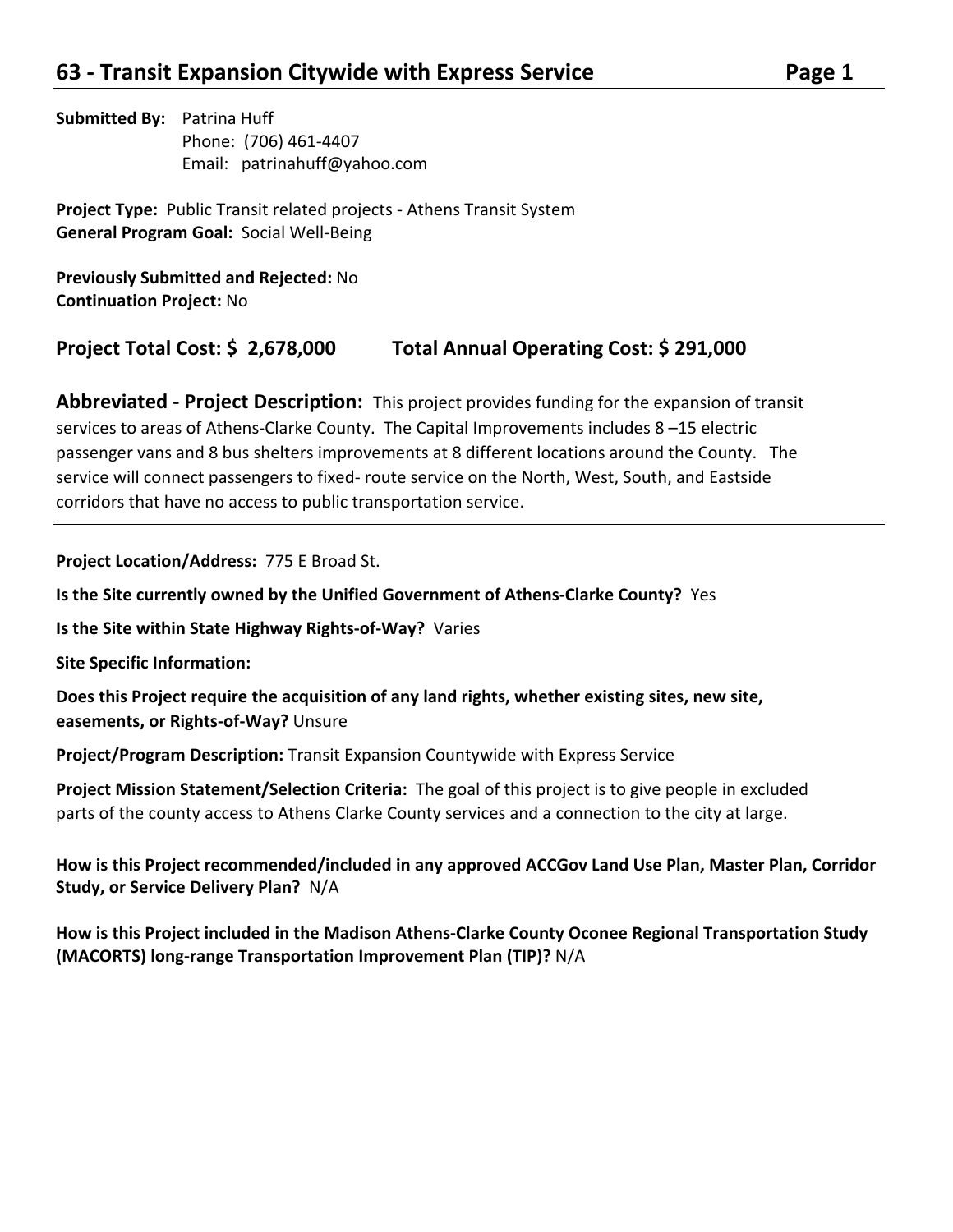## **PROJECT JUSTIFICATION**

#### **How will the Project meet one or more of the Selection Criteria?**

**Promotes the Goal of improving Equitability of capital improvements throughout the Community:**  As there are currently no buses that extend to sections of Athens and Winterville, a transit expansion would promote a goal of offering transit access by providing on-demand service with electric passenger vans strategically placed to connect passengers to fixed- route service on the North, West, South, and Eastside corridors that have no access to public transportation services County wide public transportation services would allow for equitable transportation choices throughout the Athens-Clarke County community; providing for greater social, economic, and education opportunities through improved transportation amenity access. [https://www.apta.com/research](https://www.apta.com/research-technical-resources/mobility-innovation-hub/microtransit/)[technical-resources/mobility-innovation-hub/microtransit/](https://www.apta.com/research-technical-resources/mobility-innovation-hub/microtransit/)

**Promotes the Upgrade and Continued Use of Alternative Transportation Facilities:** While Athens currently has a transit system, it does not extend to all parts of Athens or Winterville. This would be an upgrade to the overall reach of ACC transit's network. The expanded Athens-Clarke County Transit network brings needed Transit services to the outlying areas of Athens-Clarke County. This is to allow citizens the opportunity to use transportation services to access healthcare, employment, social services, shopping, academic, and intercity transportation options.

**Promotes increased access to existing public facilities:** The transit loop would connect to current routes. Athens-Clarke County Transit will collect ridership information to determine optimal system changes which will allow for the expansion of the Transit system coverage area. A system revision ensures maximum utilization, and system efficiency by reducing passenger wait times, and increasing access to hotspot destinations, and transfer locations.

**Promotes increased usage of the Transit System, including improving Pedestrian access to Transit Facilities:** As this would get closer to some households that are currently out of reach of transit, the proposed expansion would likely promote increased usage of the system due to expansion of service area.

**Increases capital for Transit Services or expands the Transit System:** Expands the transit system and encourages the use of vehicles in multiuse areas in direct correlation of the current transit fleet.

**Maintains or Improves Air Quality:** The Athens transit buses are transitioning from hybrid gas electric to full electric while most cars in Athens are not. A transit expansion could improve air quality and reduce the number of vehicles on the streets.

**Reduces vehicle miles traveled and traffic congestion:** Increased bus ridership would reduce the need for car ownership and could decrease the number of cars overall in these areas.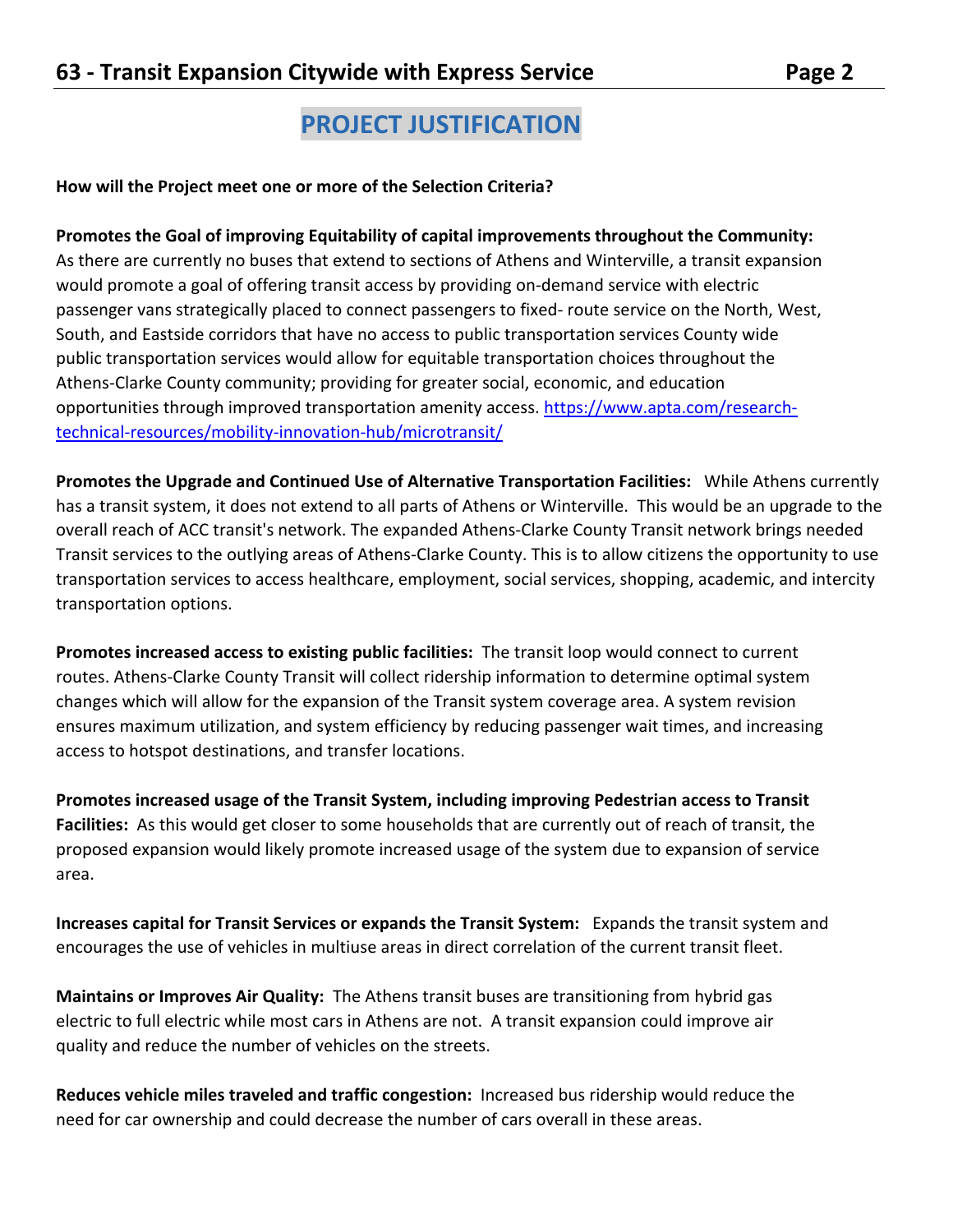**Promotes Health and Safety:** Fewer vehicles on the road generally translates to greater safety for pedestrians, bikers and other driver and lessens impact on air quality. See: Is Public Transit Safer than Driving? at<https://www.torklaw.com/safety/public-transportation-safer-than-driving>

## **Triple Bottom Line Impacts**

**Positive Benefits for the Economic Prosperity of Athens-Clarke County:** Money saved on buying and maintaining a car is money that can be spent in other ways. This project will create jobs for individuals that have been unable to qualify for Commercial Driver's License.

Transit access to jobs and work could also increase prosperity.

#### **Detrimental Impacts to the Economic Prosperity of Athens-Clarke County:** None.

**Positive Benefits for the Social Well-Being of our Residents and visitors:** Having an alternative for citizens to get to work and for members of the community to access shopping, doctor's appointments, etc. will enhance the overall well-being of this community by creating jobs for class c drivers using electric passenger vehicles. Have a regular set of eyes and ongoing activity in relatively quiet and somewhat neglected parts of town could also have positive impacts in terms of neighborhood vitality and caring for members of the community that do not live near loved ones.

#### **Detrimental Impacts for the Social Well-Being of our Residents and visitors:** None.

**Positive Impacts on the Environment:** The use of less gas powered transportation can have positive impacts. See: Electric Vehicle Adoption Improves Air Quality and Climate Outlook at https://news.northwestern.edu/stories/2019/04/electric-vehicle-adoption-improves-air-quality-andclimate-outlook/

**Detrimental Impacts on the Environment:** None.

**Positive/Negative Impacts on ACCGov Departments, Agencies, or other Organizations, if not covered in one of the above questions:** None.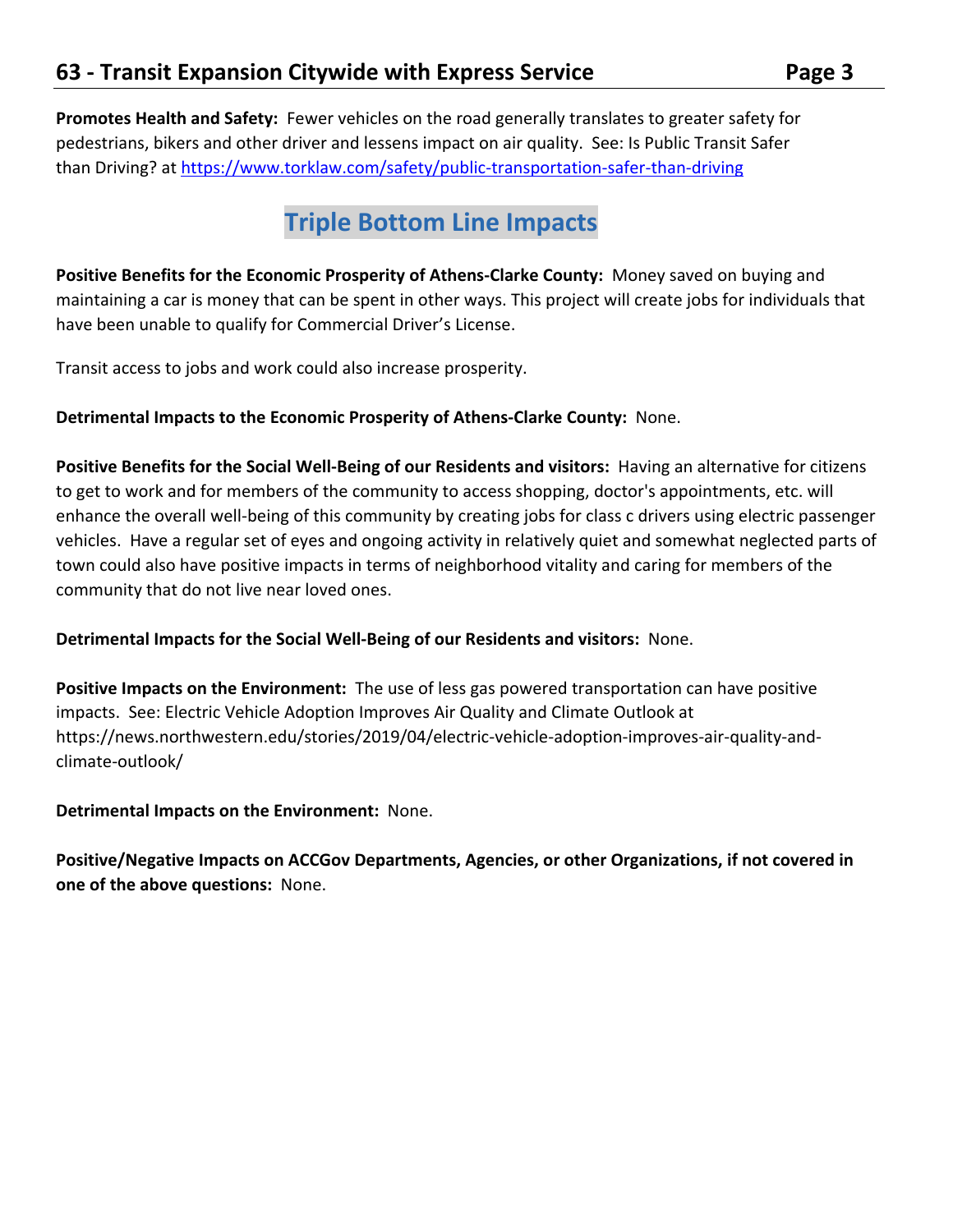# **Project Costs**

## **Detailed project capital budget costs (to be funded from TSPLOST 2023 only):**

| <b>Project Costs (round to thousand)</b>                                                                                                                       | <b>Amount</b>   |
|----------------------------------------------------------------------------------------------------------------------------------------------------------------|-----------------|
| Land Acquisition / ROW / Easement:<br>1.                                                                                                                       | \$              |
| 2.<br>Design Fees: (Min.12% of New Const.; 14% of reno,; 16% for LEED proj.)                                                                                   | \$              |
| 3.<br>Miscellaneous Fees: (Min.<br>Minimum of 3% of Construction Costs - used for permitting, etc. Utilize<br>minimum of 10% if land acquisition if necessary. | \$              |
| Construction:<br>4.                                                                                                                                            | \$              |
| 5.<br>Construction Contingency: (10% of the Construction line item)                                                                                            | \$              |
| <b>Acquisition of Capital Equipment</b><br>6.                                                                                                                  | \$<br>2,294,000 |
| Testing:<br>7.                                                                                                                                                 | \$              |
| 8.<br>Project Management: (4% of the total budget line items above)                                                                                            | \$<br>92,000    |
| 9.<br>Project Contingency: (10% of the total budget line items above)                                                                                          | \$<br>239,000   |
| 10. Public Art: Calculated at 1% of the Construction line item.                                                                                                | \$              |
| 11. Other 1:                                                                                                                                                   | \$              |
| 12. Other 2:                                                                                                                                                   | \$              |
| <b>Project Subtotal:</b>                                                                                                                                       | \$<br>2,625,000 |
| 14. Program Management (2% of Project Subtotal):                                                                                                               | \$<br>53,000    |
| <b>TSPLOST 2023 Project Total:</b>                                                                                                                             | \$<br>2,678,000 |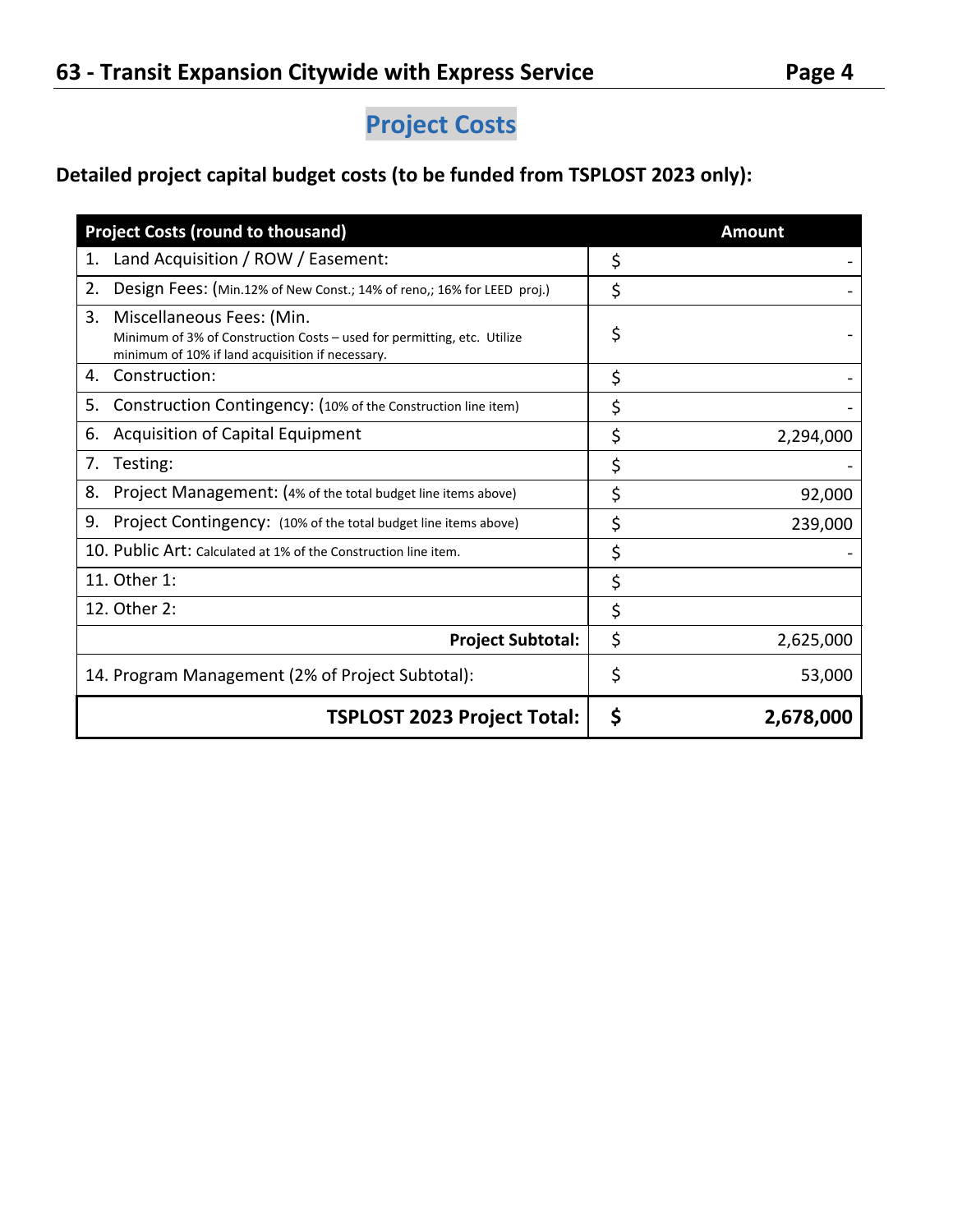# **Operating Cost**

## **Total Annual Net Operating Costs when Project is complete:**

*Only identify additional or net operating costs to be paid by ACCGov as a result of this Project. Identify the additional or net costs needed, above ACCGov's current operating budget, to operate the requested project; as well as any additional Project related revenues that would be generated. Provide budget costs for each identified category below.* 

| <b>Operating Costs (round to thousand)</b>   | <b>Estimated Impact for Annual</b><br><b>Operating Expenditures</b> |
|----------------------------------------------|---------------------------------------------------------------------|
| <b>TOTAL PROJECTED REVENUES FROM PROJECT</b> |                                                                     |
|                                              |                                                                     |
| <b>PROJECTED EXPENDITURES</b>                |                                                                     |
| 1. Personnel Costs: from Appendix A          | 286,000                                                             |
| 2. Annual Utilities:                         |                                                                     |
| <b>Natural Gas:</b><br>$\bullet$             |                                                                     |
| Electrical:<br>$\bullet$                     | 3,000                                                               |
| Water:<br>$\bullet$                          |                                                                     |
| Sewer:<br>$\bullet$                          |                                                                     |
| Phone:<br>$\bullet$                          |                                                                     |
| Solid Waste Collection:<br>$\bullet$         | 1,000                                                               |
| Other:<br>$\bullet$                          |                                                                     |
| 3. Operating Supplies:                       |                                                                     |
| 4. Equipment Maintenance:                    |                                                                     |
| 5. Facility Maintenance:                     |                                                                     |
| 6. Other: Public Art Maintenance             | 1,000                                                               |
| 7. Other:                                    |                                                                     |
| 8. Other:                                    |                                                                     |
| <b>TOTAL EXPENDITURES</b>                    | 291,000                                                             |
| <b>NET OPERATING COSTS OF PROJECT:</b>       | \$291,000                                                           |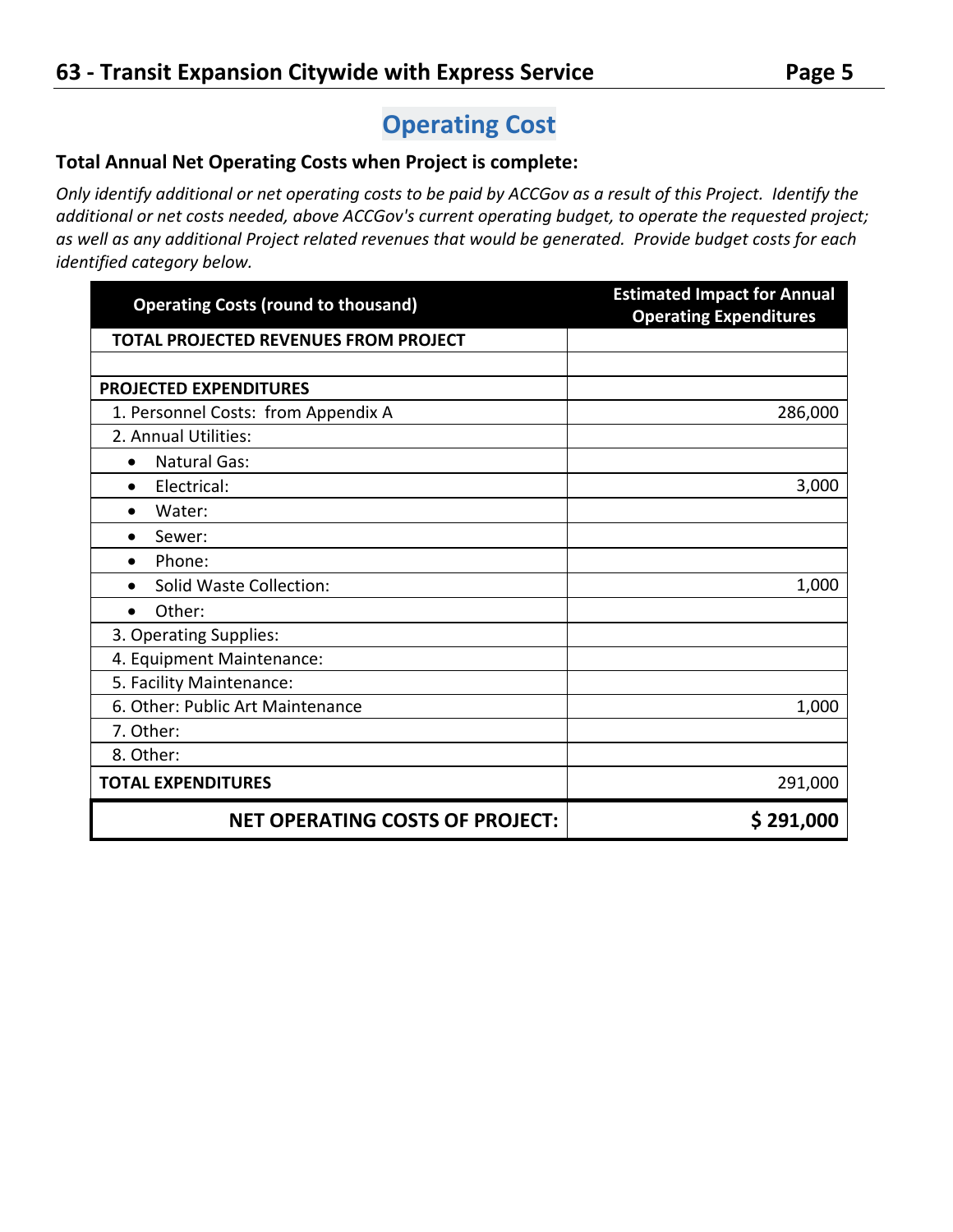## **Project Financing**

**Is the proposed Project to receive funding from source(s) other than TSPLOST 2023?** Yes

## **Total Capital Financing for Project:**

*If the proposed Project is to receive funding other than TSPLOST 2023, provide a listing of amounts from each of the categories listed below. Please round all dollar amounts to the nearest \$1,000.*

| <b>Project Sources (round to thousand)</b> | <b>Amount</b>   |
|--------------------------------------------|-----------------|
| 1. TSPLOST 2023 <sup>1</sup> :             | \$<br>2,678,000 |
| <b>OTHER SOURCES</b>                       |                 |
| 2. ACCGov General Fund:                    | \$<br>268,000   |
| 3. ACCGov Enterprise Fund:                 | \$              |
| 4. State Grant:                            | \$              |
| 5. Federal Grant:                          | \$              |
| 6. Previous SPLOST:                        | \$              |
| 7. Other (describe):                       | \$              |
| 8. Other (describe):                       | \$              |
| <b>TOTAL SOURCES:</b>                      | 2,946,000       |

 $^1$  If any additional sources of funding other than TSPLOST 2023 are indicated above, please provide information related to the source here. Be specific and be prepared to provide all necessary written approvals. (For example: Roadway projects that have approval for Federal Aid and will utilize TSPLOST 2023 funding for matching funds, you would need to provide specific written approval by GDOT)

**Describe the current commitments for the other sources funding this project**: Unsure.